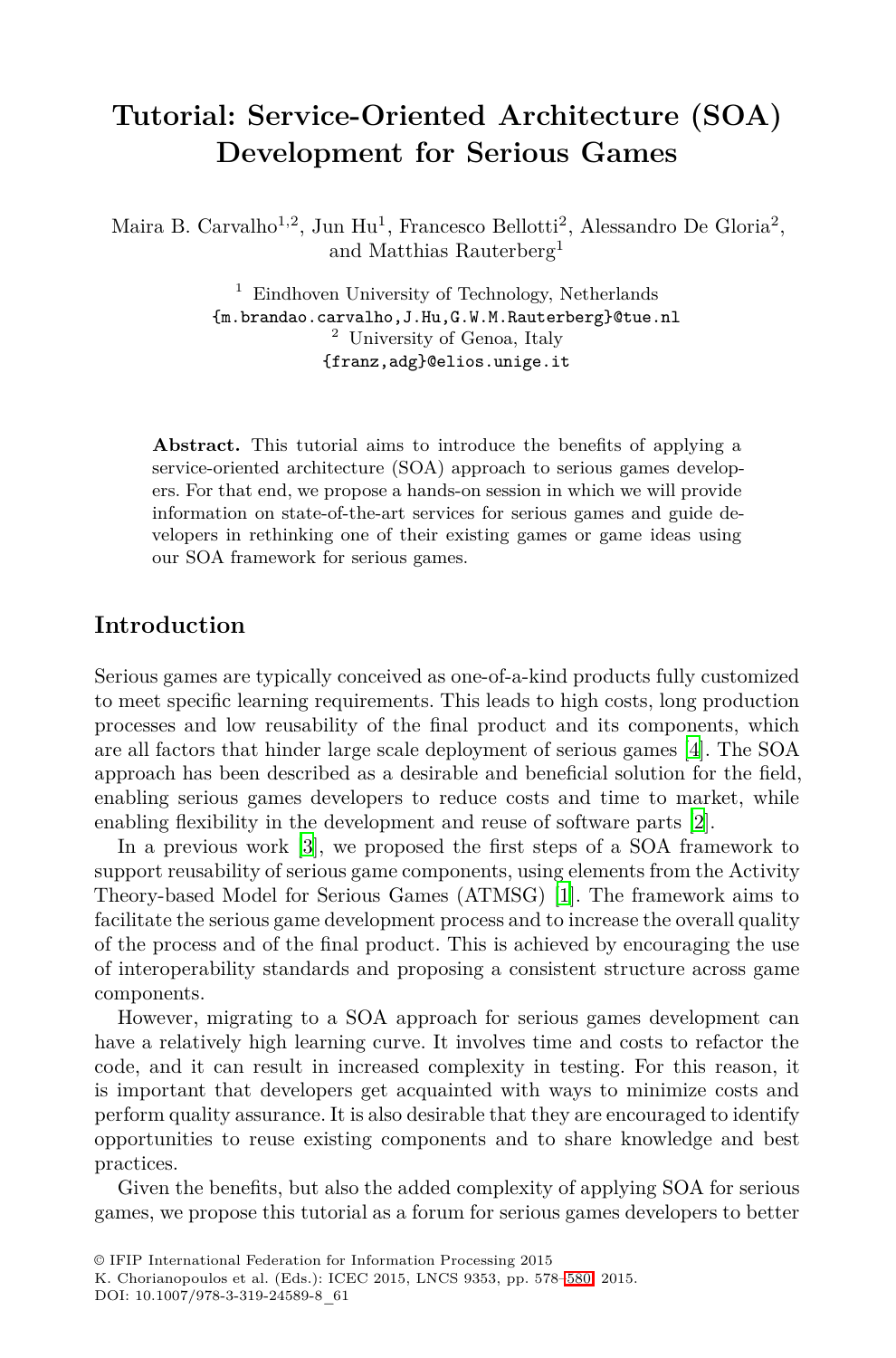understand what such a migration represents and which opportunities for reuse there are, so that they are able to make informed decisions on the suitability of SOA for their practice.

# **Intended Audience and Schedule**

The [tu](#page-2-3)torial targets serious game developers and designers, and particularly participants who have ongoing projects or ideas that could be converted into a service-oriented architecture.

This is a half-day tutorial. The schedule is detailed below.

#### **Welcome (15min)**

**Content (60min)** We will briefly discuss the benefits of using a service-oriented architecture in the development of serious games, drawing on previous successful experiences [2]. We will then present our SOA framework for serious games. The framework is focused on providing a toolbox of reusable components that are relevant for the development of educational serious games within different genres and domains, with particular emphasis in assessment and adaptivity. It also offers recommendations on which development standards can be employed by developers to maximize compatibility with other existing components. Finally, we will introduce a list of existing services, free and otherwise, that currently can be used by developers in their own projects.

#### **Break (15min)**

- **Hands-on session (120min)** The second part of the tutorial will be a practical one: we will guide the participants in applying the structure of the framework to one of their own games or game ideas. We will help them identify which changes would be needed to convert their games to a SOA architecture. We will provide suggestions of requirements and evaluation metrics to help developers determine if these services are suitable to the scale and scope of their projects. This session will also allow them to identify if there are any components in common between their projects which are not yet available as services, and which could benefit from shared development efforts.
- **Evaluation (30min)** The last part of the tutorial will be a short evaluation of the framework and of the tutorial. We will collect the participants impressions on the framework and discuss their views on the applicability of the framework in different projects.

## **Expected Outcomes**

At the end of the tutorial, participants will have a clear roadmap of what is needed to convert their serious game or game idea to a SOA architecture. This will include an indication of which components of the game could be reused from readily available services, and which ones would have to be developed from